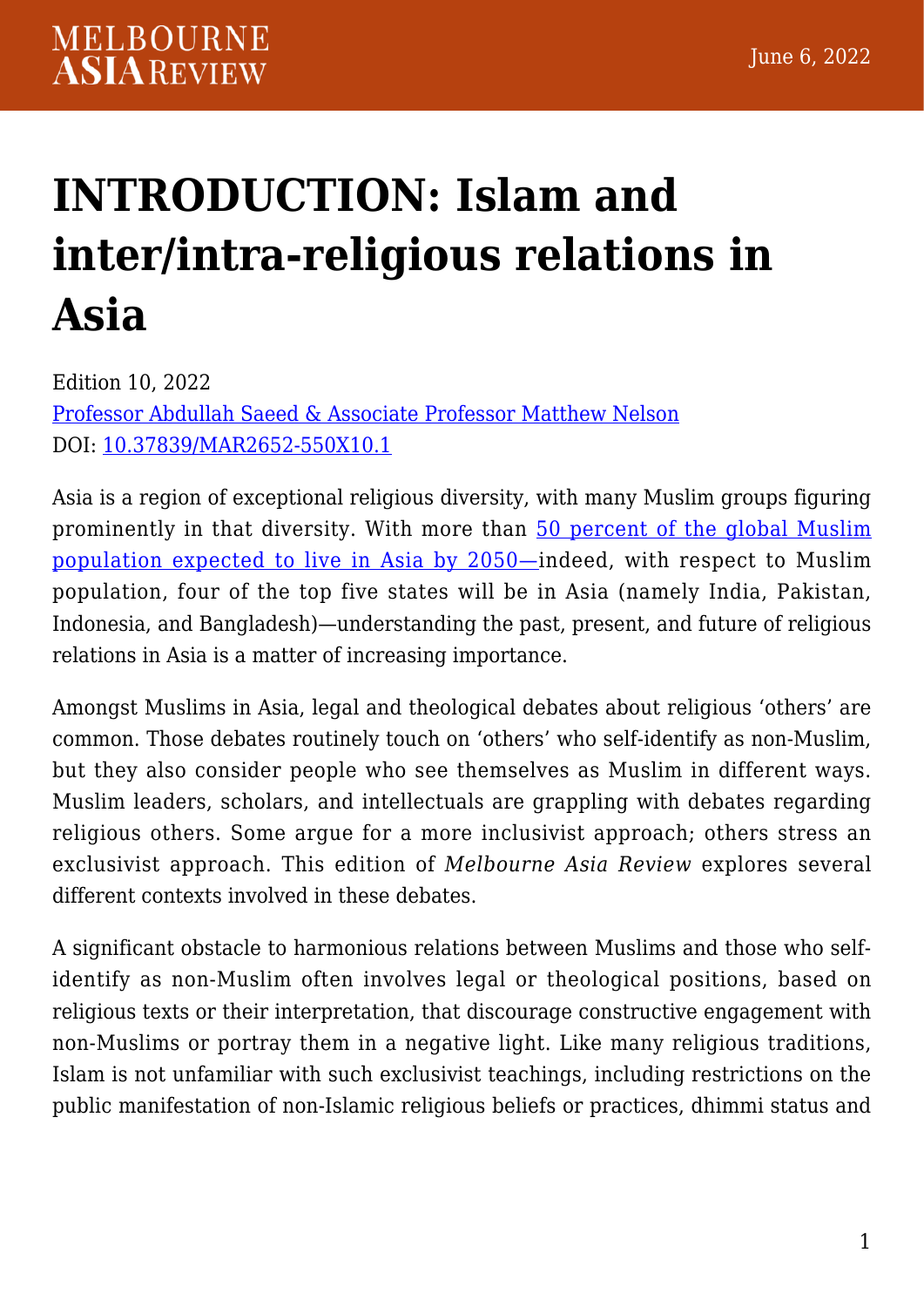a special jizya tax for non-Muslims, prohibitions on Muslim women marrying non-Muslim men, different criminal procedures and rules of evidence for Muslims and non-Muslims, and other forms of inequality. Many of these positions developed during the formative centuries of Islam (seventh to ninth centuries CE) and continued in many cases until the modern period.

Despite growing emphasis on norms of equality, non-discrimination, and freedom of religion, such positions remain influential in Islamic theological and legal thinking at least in some societies, with continuing social and political ramifications in Asia. Exclusivist positions are often used in contemporary debates involving Muslims and people of other faiths as well as those who may be described as 'differently Muslim'. In fact, such exclusivist ideas are not confined to Muslims: as [Shakira Hussain](https://melbourneasiareview.edu.au/toxic-gastronationalism-in-india/) points out, Hindu-majoritarian activists in India have used 'cow-protection' legislation and vigilante attacks on beef eaters to discriminate against Indian Muslims.

In his article on the resurgence of religion in the public and political life of many Asian countries, including Indonesia, **[Azyumardi Azra](https://melbourneasiareview.edu.au/many-asian-nations-are-experiencing-a-revival-of-religion-in-public-and-political-life/)** argues that there is a need for religious authorities to work on positive interreligious relations and, where necessary, reinterpret religious ideas inherited from the past that are likely to cause tension and conflict with people of other faiths. For him, Islamic concepts such as jihad can be misused by some Muslims, leading to significant problems with people of other faiths. Turning to Singapore, [Paul Hedges](https://melbourneasiareview.edu.au/islamophobia-in-singapore-and-vs-western-islamophobia-the-state-colonialism-and-the-muslim-experience/) examines how colonial and Western forms of Islamophobia play a role in the ways that Muslims are perceived and how this may pose challenges for relations between Muslims and others there.

Interfaith dialogue is often seen as an important tool that may facilitate better interreligious understanding. [Trish Prentice](https://melbourneasiareview.edu.au/interfaith-dialogue-in-australia-a-brief-overview-of-the-contributions-of-muslim-australians/) provides an overview of how Muslim Australians have been engaging with people of other faiths in Australia using interfaith dialogue, highlighting the key players and the contexts in which this engagement takes place. With a specific focus on Australian imams, [Husnia](https://melbourneasiareview.edu.au/sydneys-imams-and-engagement-with-the-religious-other-sermons-after-the-lindt-cafe-siege/) [Underabi](https://melbourneasiareview.edu.au/sydneys-imams-and-engagement-with-the-religious-other-sermons-after-the-lindt-cafe-siege/) also explores how imams' sermons actively encourage Muslims to deepen their engagement with people of other faiths.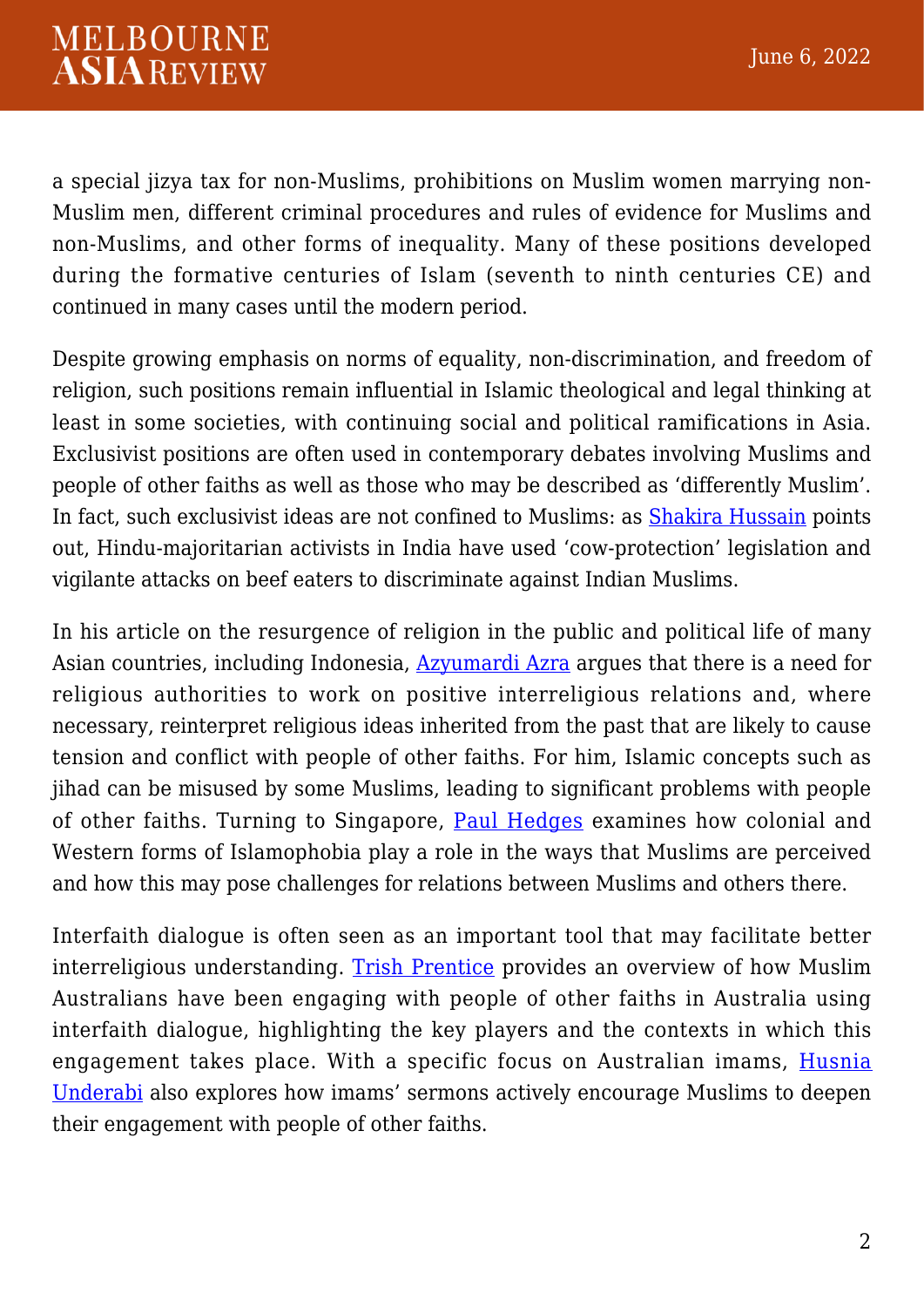Supporting positive relations between Muslims and people of other faiths may at times require Muslim scholars to rethink some key ideas within the Islamic tradition that are likely to function as obstacles to such relations. In their article, for instance, [Ali Akbar and Abdullah Saeed](https://melbourneasiareview.edu.au/emerging-trend-of-theological-inclusivism-in-contemporary-muslim-thought-some-key-examples/) present examples of how contemporary Muslim scholars argue for a theologically inclusivist view of Jews and Christians. For this kind of rethinking to take place in a more effective way, there is a need to seek inspiration from historical precedents. [Halim Rane](https://melbourneasiareview.edu.au/peaceful-interreligious-relations-in-islam-derive-from-covenants-and-treaties/)'s article explores the importance of Prophet Mohammed's covenants with people of other faiths as a basis for developing positive interreligious relations today.

Tensions between Muslims and non-Muslims, however, also sit alongside *intra*religious tensions that focus on the correct interpretation of Islam or the most acceptable forms of Muslim conduct: *which* form of Muslim belief or practice should be seen as properly 'Islamic'? Again, both inclusivist and exclusivist approaches figure prominently in these debates.

Intra-Muslim debates involving allegations of heresy, religious deviance, blasphemy, or religious provocation are historically common. [Adis Duderija](https://melbourneasiareview.edu.au/the-muslim-and-religious-other-reflections-on-early-islam-and-beyond-from-the-perspective-of-contemporary-scholarship/), for instance, points to a body of pre-modern 'heresiography' alongside a recent increase in sectarian conflicts across the Muslim world. From individuals and community groups to political parties and state institutions, competing Muslim perspectives that reference a similar set of Muslim texts and traditions still raise difficult questions about rival claims to Muslim 'authenticity', the scope of Muslim interpretive 'autonomy', and the reach of government 'authority' in matters pertaining to religion.

In this edition of *Melbourne Asia Review*, this pattern of intra-Muslim debate is explored in depth. [Hamza Surbuland,](https://melbourneasiareview.edu.au/political-islams-in-the-pakistani-context-inclusionary-and-exclusionary/) for example, explores the ways in which scholars and ideologues associated with the creation and later consolidation of Pakistan articulated competing 'inclusivist' and 'exclusivist' approaches to religious others. He notes that a deeper understanding of these contrasting approaches can help to unpack some of the views developed by Pakistan's ex-Prime Minister, Imran Khan. [Jeffrey Redding](https://melbourneasiareview.edu.au/islamic-challenges-to-pakistans-transgender-rights-law/) goes on to show how powerfully 'inclusivist' legislation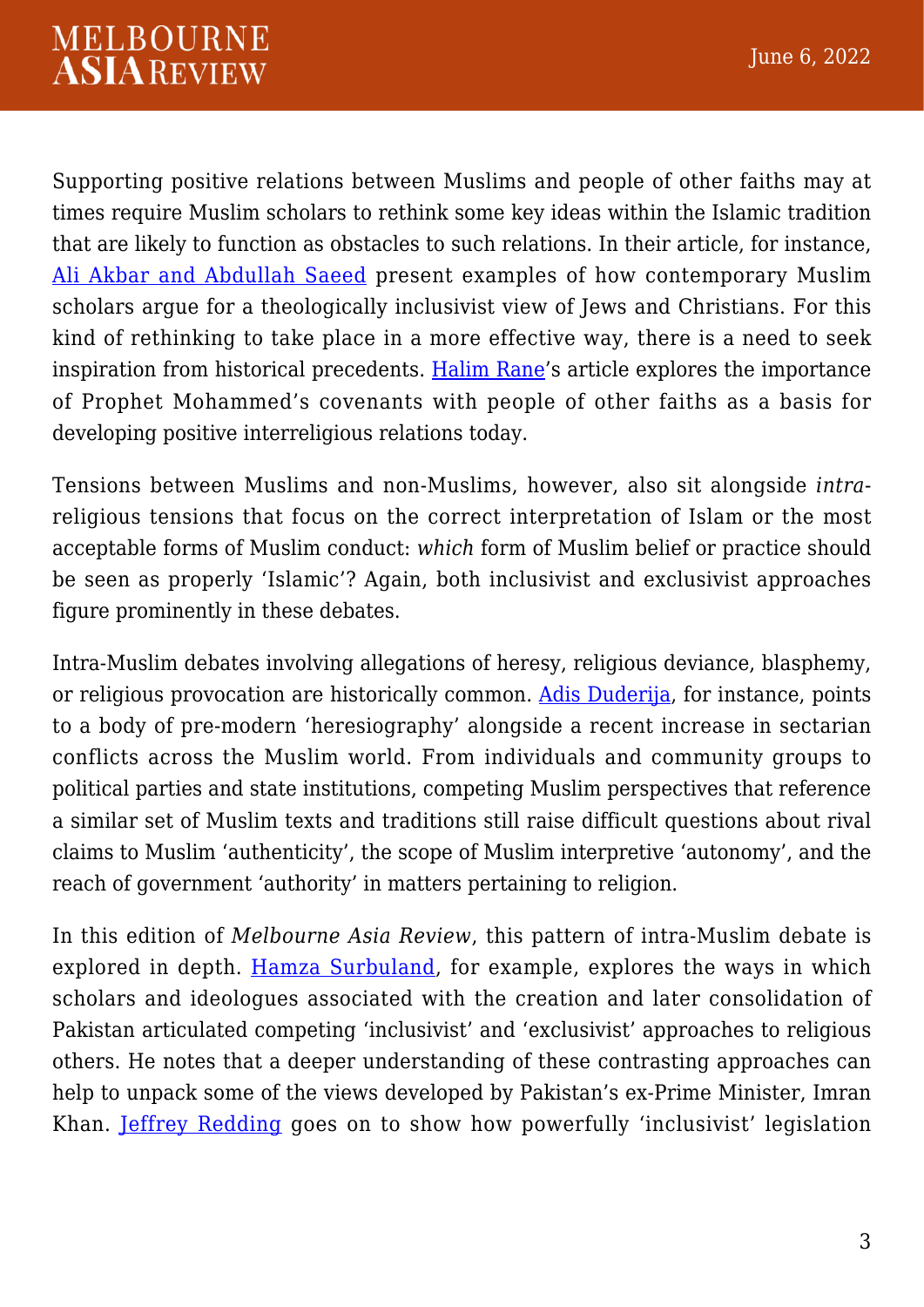regarding transgender people in Pakistan generated more 'exclusivist' claims in litigation before Pakistan's Federal Shariat Court. In fact, covering both Pakistan and Bangladesh, *Imran Ahmed* (Pakistan) and *[Mubashar Hasan](https://melbourneasiareview.edu.au/what-is-islam-the-highly-contested-debate-about-islam-in-bangladeshi-politics-and-culture/)* (Bangladesh) show how an increasingly exclusivist trend affecting relations with religious others has shaped the experience of both Muslim and non-Muslim minorities.

This focus on an expanding exclusivist trends also figures prominently in the work of [Maila Stivens](https://melbourneasiareview.edu.au/malaysian-matriliny-past-present-and-future/) (Malaysia) and [Haroun Rahimi](https://melbourneasiareview.edu.au/afghanistans-laws-and-legal-institutions-under-the-taliban/) (Afghanistan). Stivens charts the ways in which matrilineal customs (*adat perpitah*) in Malaysia have rubbed up against, and occasionally resisted, forms of (patrilineal) Muslim religious homogenisation. Rahimi notes that, since August 2021, the Afghan Taliban's exclusivist focus on the Hanafi school of Sunni law has prompted concern from Shi'i clerics. Turning to the Maldives, however, [Shamsul Falaah](https://melbourneasiareview.edu.au/how-the-law-in-the-maldives-paved-the-way-for-a-sunni-legal-tradition/) provides a contrasting view. Specifically, Falaah notes that an historical pattern emphasising the Shafi'i school of Sunni law has recently given way to a more inclusivist approach in which other Sunni schools may be recognised.

In Bangladesh, the political environment is said to involve a struggle between 'religion' (Islam) and 'secularism'. But [Mubashar Hasan and Matthew Nelson](https://melbourneasiareview.edu.au/when-crackdowns-and-cooptation-fail-what-constrains-religious-opposition-forces-in-bangladesh/) note that some of the most important barriers facing religious opposition groups in their tussle with the increasingly authoritarian regime of Prime Minister Sheikh Hasina involve *intra*-religious tensions—in this case, between modern 'Islamist' and traditional madrasa-based groups. The exclusivist view of each group vis-à-vis the other has undermined their push against Hasina.

Across the Muslim world, the persistent influence of exclusivist positions has prompted some Muslim theologians and intellectuals to argue for a more inclusivist approach. Arguing that traditional positions should evolve, these leaders have begun to challenge positions that reject more inclusivist norms and values. They argue that Muslim understandings of the Qur'an, as well as early legal and theological positions, are not fixed. Islam's social code, they maintain, needs 'constant reflection and adaptation.'